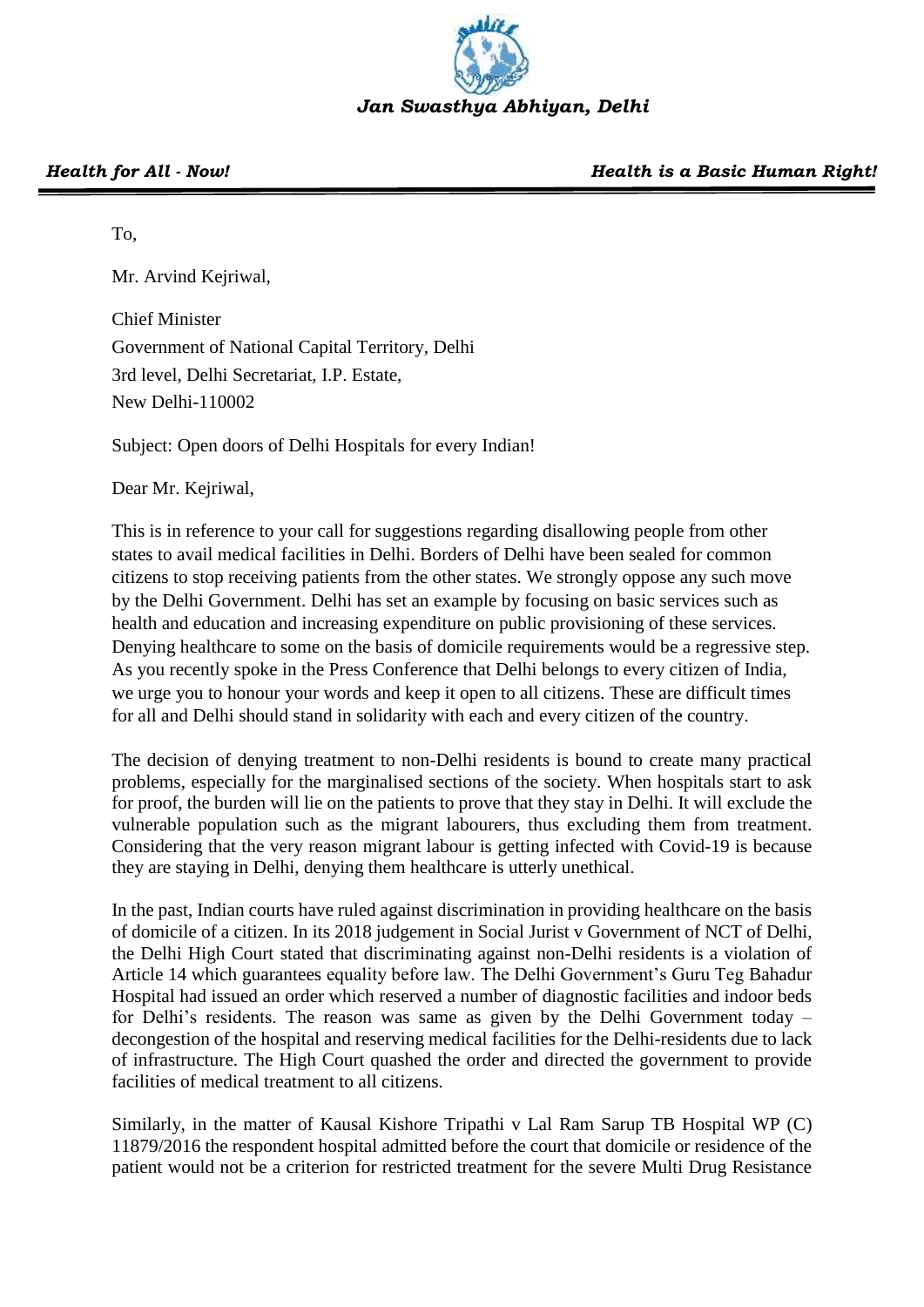

## *Health for All - Now! Health is a Basic Human Right!*

Tuberculosis (MDR-TB). In this case a patient from Bihar seeking access to a particular drug for treating MDR-TB from a hospital in Delhi had challenged the denial of the medication to her by the hospital on the ground of being discriminatory against persons who were not a domicile of Delhi.

Moreover, if government hospitals shut their doors to people, they will be forced to go to private hospitals which, we all know, are charging exorbitant amount for even basic care. The loot in the name of personal protective equipment (PPE) has been reported widely. As the poor and the marginalised will not be able to afford such amounts, they will go untreated. Not only will they suffer unduly, it will also lead to spread of infection of Covid-19 in the city.

Delhi is home to many Central Government hospitals such as the All India Institute of Medical Sciences (AIIMS), Safdarjung Hospital and Ram Manohar Lohia Hospital. Funds for them come from the coffers of the Union government and all citizens of India have equal right over care provided by these premier institutes of the country. Providing medical facilities to each and every citizen is a constitutional responsibility of all governments. If the State Government is facing financial crunch or lack of infrastructure, then it should approach the Union Government to fill the gap.

We urge the Delhi Government to work within the provisions of the Constitution of India and not seal its borders to the needy patients from other states. In these times of crisis and disarray, the most important need is to stand by each other and uphold the principles of Health for All.

Yours Sincerely,

## **Signatories:**

- 1. Amitava Guha, Jan Swasthya Abhiyan
- 2. Anil T Varghese, Delhi Solidarity Group
- 3. Ankit Gupta
- 4. Anuradha Banerji, Saheli Women's Resource Centre
- 5. Dalit Advasi Shakti Adhikar Manch
- 6. Delhi Rozi Roti Adhikar Abhiyan
- 7. Dr, Sonali Vaid
- 8. Dr, Srinivas Rajkumar T, MD
- 9. Dr. Neha Farouqi
- 10. Inayat Singh Kakkar, Lawyer
- 11. Jan Swasthya Abhiyan, Delhi
- 12. John Dayal
- 13. Kunwar Rajeev Singh
- 14. Lawyers for Detainees
- 15. Lok Manch National Facilitation Centre, New Delhi
- 16. Mira Shiva, Jan Swasthya Abhiyan
- 17. National Alliance for Maternal Health and Human Rights
- 18. National Alliance for People's Movement, Delhi
- 19. National Coalition for Inclusive and Sustainable Urbanisation